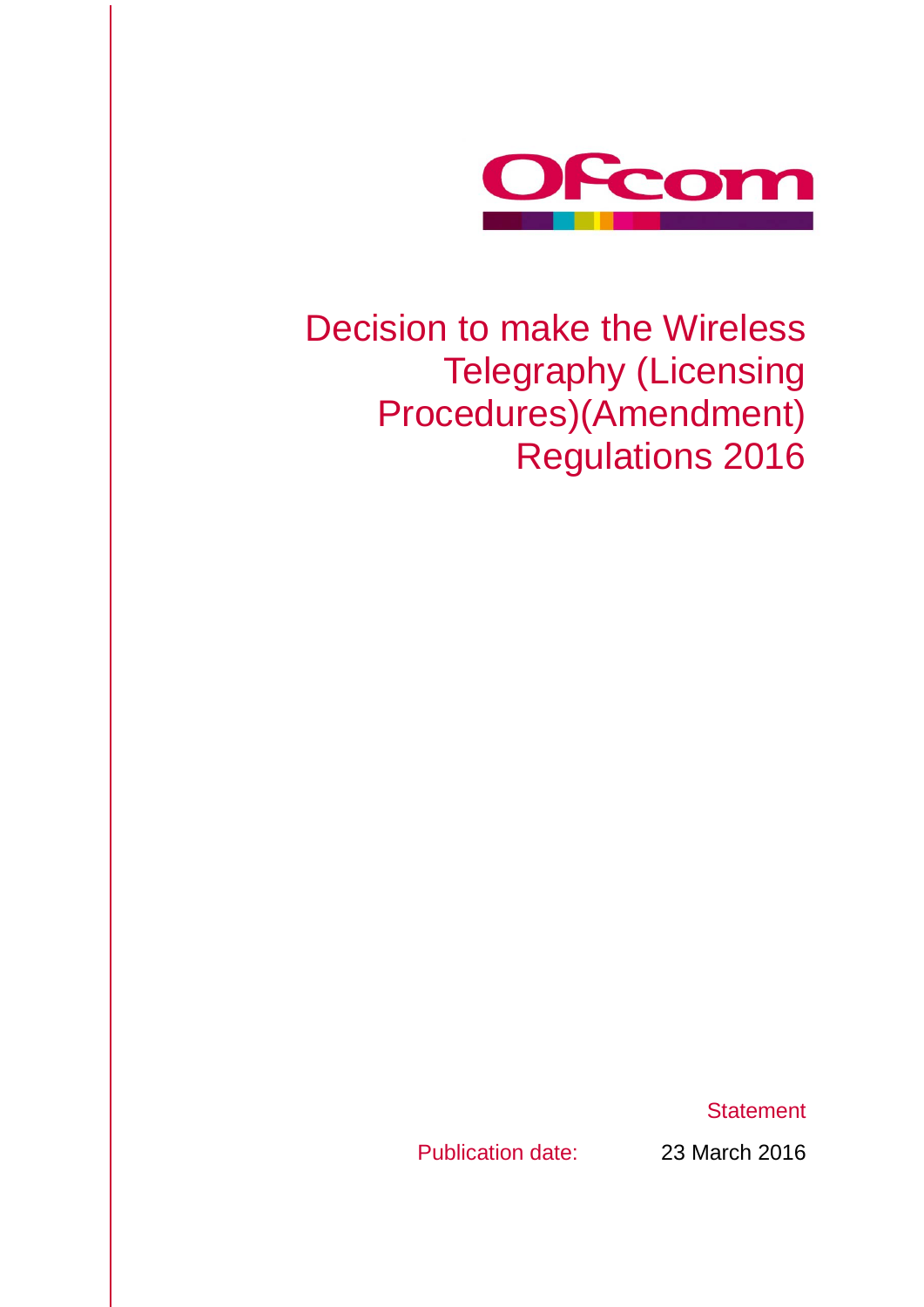# About this document

This statement confirms Ofcom's decision to amend the Wireless Telegraphy (Licensing Procedures) Regulations 2010 (S.I. 2010/1823), which set out the procedures under which Ofcom determines applications for wireless telegraphy licences.

The amendments explained in this document also relate to Ofcom's publication entitled the "Wireless Telegraphy Act Licensing (Terms, Provisions and Limitations)", which includes a sample licence for each class of licences to which it applies, showing the terms, provisions and limitations that apply.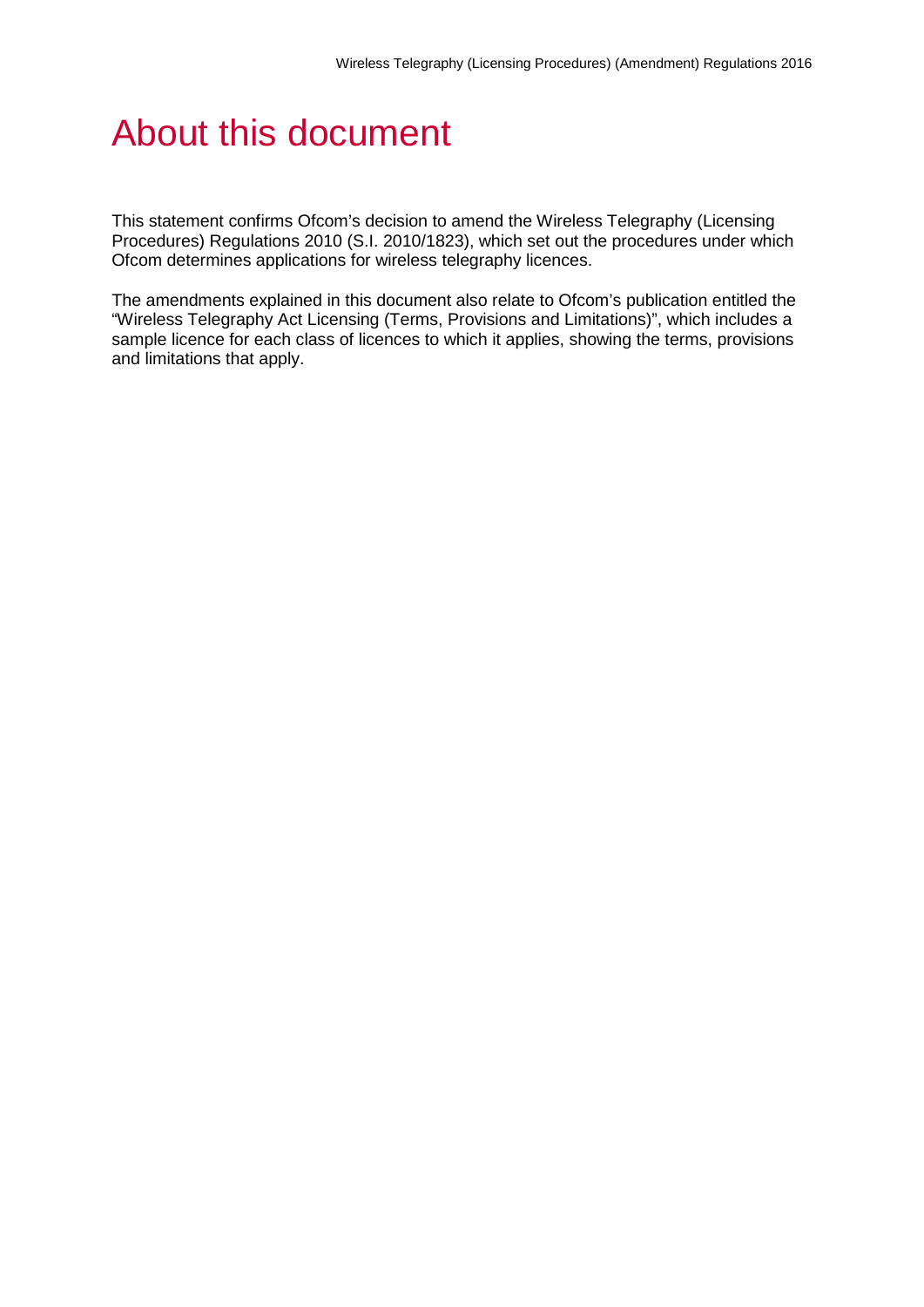# **Contents**

| <b>Section</b>        |                                                    | Page |
|-----------------------|----------------------------------------------------|------|
|                       | <b>Executive summary</b>                           |      |
| $\mathbf{2}^{\prime}$ | The Amendment Regulations and their general effect | 3    |
| Annex                 |                                                    | Page |
|                       | <b>Respondents</b>                                 | 9    |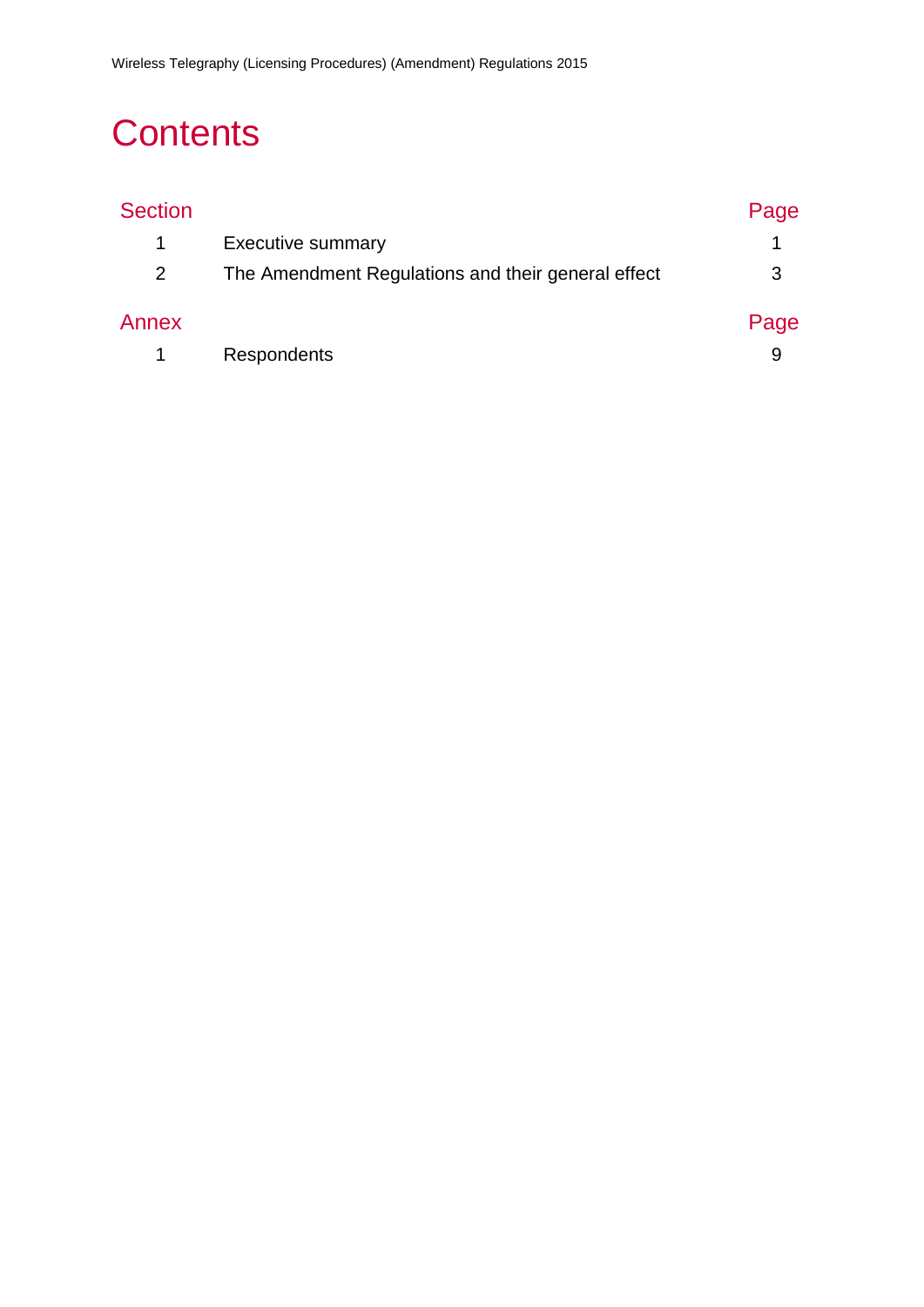### **Section 1**

# <span id="page-3-0"></span>**Executive summary**

- [1](#page-3-1).1 This document confirms, following consultation<sup>1</sup>, Ofcom's decision to make the Wireless Telegraphy (Licensing Procedures) (Amendment) Regulations 2016 (the 'Amendment Regulations'), which amend the Wireless Telegraphy (Licensing Procedures) Regulations  $2010^2$  $2010^2$  (the 'Principal Regulations').
- 1.2 Under paragraph 1(1) of Schedule 1 of the Wireless Telegraphy Act 2006 (the "WT Act"), which is given effect by section 10 of the WT Act , an application for a grant of a WT Act licence is to be determined in accordance with procedures prescribed in regulations made by Ofcom. These must include information that we require for a licence application, the time taken for Ofcom to process an application and the terms, provisions and limitations to which a licence may be subject. The current licensing procedures are set out in the Principal Regulations, which we made in 2010.
- 1.3 The Principal Regulations reference Ofcom's document entitled "The Wireless Telegraphy Act Licensing (Terms, Provisions and Limitations)" (the 'Terms and Provisions Booklet')<sup>[3](#page-3-3)</sup> published in 2010. The Terms and Provisions Booklet includes a sample licence for each class of licences to which the booklet applies, and includes the terms, provisions and limitations that licensees must abide by. We have updated the Terms and Conditions Booklet to reflect the most up to date licence terms and conditions.
- 1.4 In summary, the Amendment Regulations make the following changes:
	- i) inserts a reference to the new licence classes introduced for the Aeronautical sector and the Programme Making and Special Events sector (to assist with stakeholder understanding of the Principal Regulations and to maintain consistency with other related regulations);
	- ii) removes the following information requirements on prospective licensees applying for the grant of a WT Act licence:
		- $\circ$  to provide the information required for station site clearance under reg.  $5(3)(i)$ of the Principal Regulations;
		- $\circ$  for a mobile station to specify 'whether or not the station is to be established on board of a train' under reg. 5(3)(k)(iii) of the Principal Regulations;
		- $\circ$  for an aeronautical licence to provide information on whether the application is for a temporary station and 'the expected intensity of aviation activity, including number of aircraft and aircraft movements' under paragraph 1(b) of the Schedule to Principal Regulations;

<span id="page-3-1"></span> $1$  On 5 November 2015, we published the "Notice of Ofcom's proposals to make the Wireless Telegraphy (Licensing Procedures) (Amendment) Regulations 2015": -

<http://stakeholders.ofcom.org.uk/consultations/amendment-regulations-2015/><br>
S.I. 2010/1823: http://www.legislation.gov.uk/uksi/2010/1823/made/data.pdf

<span id="page-3-2"></span>

<span id="page-3-3"></span><sup>&</sup>lt;sup>3</sup> [http://licensing.ofcom.org.uk/binaries/spectrum/regulations-technical-reference/rules/licensing](http://licensing.ofcom.org.uk/binaries/spectrum/regulations-technical-reference/rules/licensing-procedures2010.pdf)[procedures2010.pdf](http://licensing.ofcom.org.uk/binaries/spectrum/regulations-technical-reference/rules/licensing-procedures2010.pdf)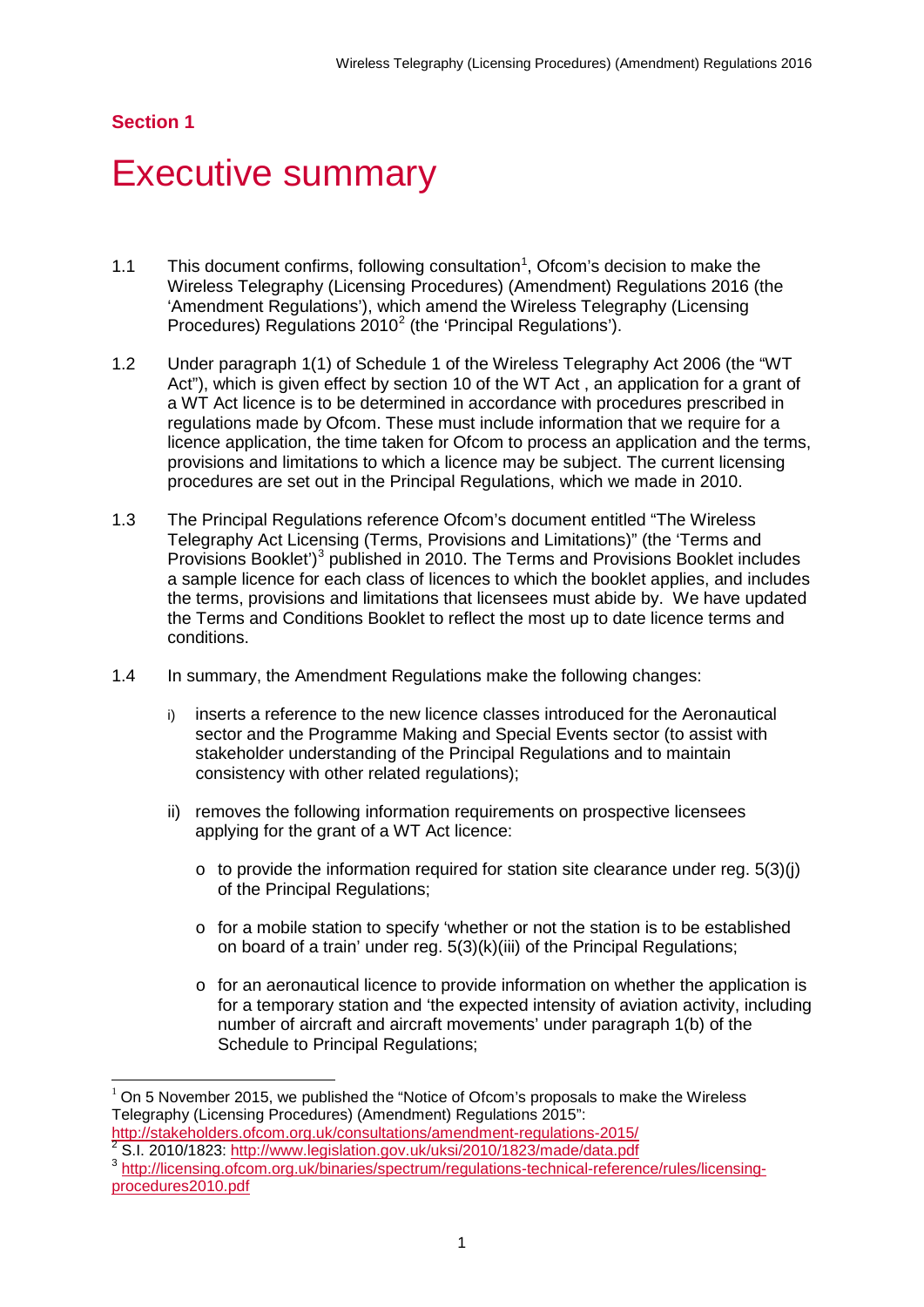- $\circ$  for a Ground Probing Radar licence to provide the additional information required under paragraph (8) of Part 8 of the Schedule to the Principal Regulations;
- iii) requires applicants for a Ship Portable Radio licence to specify whether 'digital selective calling' is to be used by the station (in addition to specifying the information on 'beacon equipment'<sup>[4](#page-4-0)</sup> which is currently required under paragraph (4) of the Principal Regulations); and
- iv) updates the reference to the 2010 Booklet with the new Booklet, which is available on our website<sup>[5](#page-4-1)</sup>.
- 1.5 Before making regulations under section 12 of the WT Act, we are required by section 122(4) of the WT Act to give notice of our proposal to do so. Under section 122(5), the notice must: a) state that Ofcom proposes to make the regulations in question; b) set out the general effect of those regulations; c) specify an address from which a copy of the proposed regulations may be obtained; and d) specify a time before which any representations with respect to the proposal must be made to Ofcom. That time must be at least one month beginning with the day after that on which the notice is given or published.
- 1.6 We published our "Notice of Ofcom's proposals to make the Wireless Telegraphy (Licensing Procedures) (Amendment) Regulations 2015" (the "Notice") on 5 November 2015 and we received one non-confidential response to the Notice, which we have considered in accordance with section 122(4)(c) of the WT Act. After doing so, and for the reasons set out in this document, we have decided to make the Amendment Regulations as proposed, subject to some minor changes.
- 1.7 The statutory instrument, entitled 'The Wireless Telegraphy (Licensing Procedures) (Amendment) Regulations 2016", will be available on the government's legislation.gov.uk website<sup>[6](#page-4-2)</sup>. A copy in draft form is annexed to this statement for indicative purposes. The government's legislation.gov.uk website is the only authorised source for published statutory instruments.

<span id="page-4-0"></span> $4$  This information includes its code which identifies its country of authorisation, its manufacturer, its serial number, and whether or not it operates using a global positioning system. -

<span id="page-4-1"></span><sup>5</sup> http://licensing.ofcom.org.uk/binaries/spectrum/regulations-technical-reference/rules/licensingprocedures2010.pdf

<span id="page-4-2"></span><http://www.legislation.gov.uk/>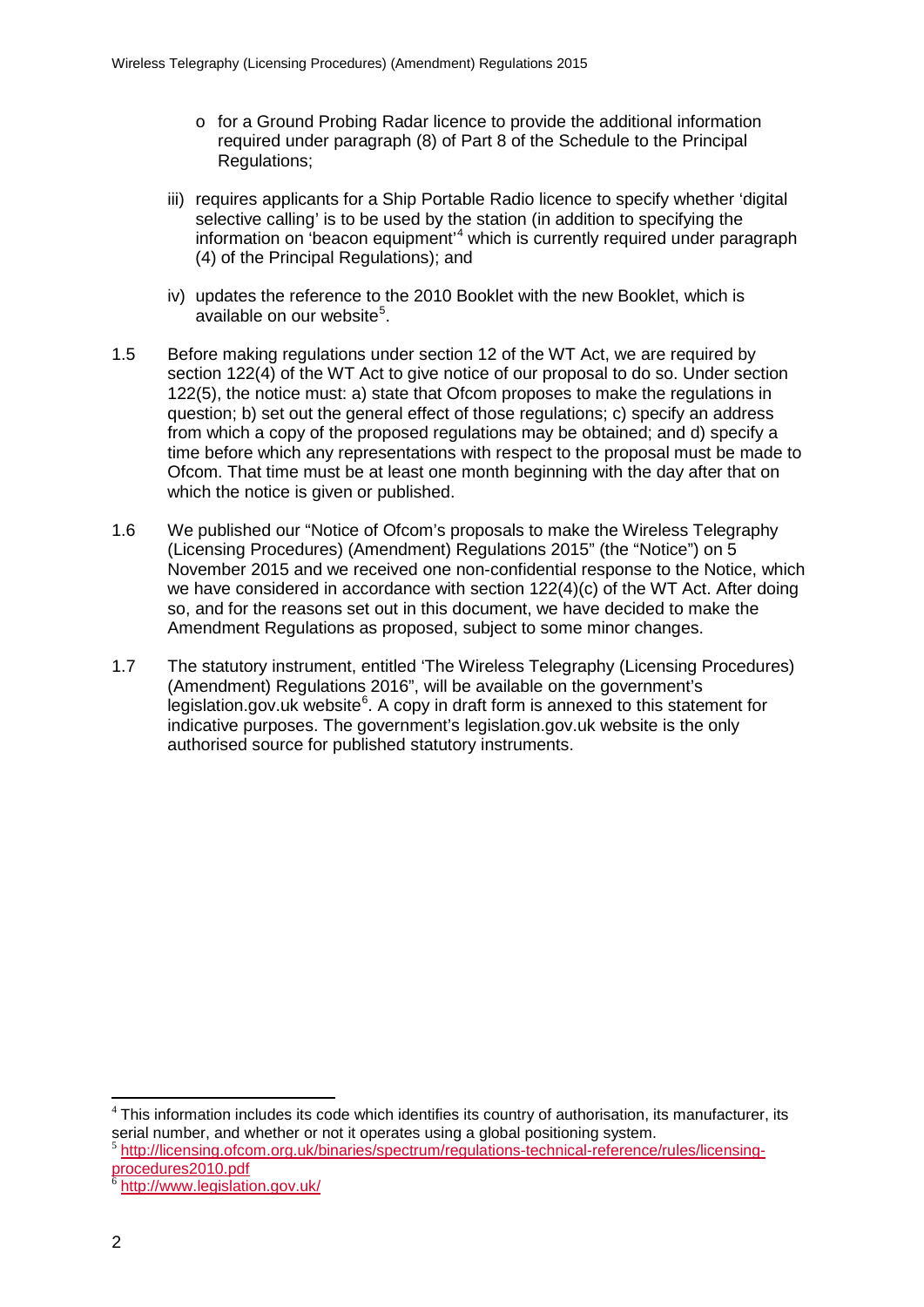## **Section 2**

# <span id="page-5-0"></span>The Amendment Regulations and their general effect

# **Legal framework**

- 2.1 We are responsible for authorising civil use of the radio spectrum. We achieve this by granting wireless telegraphy licences under the WT Act and by making regulations exempting users of particular equipment from the requirement to hold such a licence. Under section 8(1) of the WT Act, it is an offence to establish, install or use a wireless telegraphy station or wireless telegraphy apparatus without holding a WT Act licence granted by us unless the establishment, installation or use of such equipment is exempt.
- 2.2 Under paragraph 1(1) of Schedule 1 to the WT Act (which is given effect by section 10 of the WT Act), an application for the grant of a WT Act licence is determined in accordance with procedures prescribed in regulations made by Ofcom. The regulations must specify the time limits for us to deal with the grant of a licence, the requirements that must be met by the applicant for the grant of a licence and particulars of the terms, provisions and limitations to which a licence may be made subject.
- 2.3 Under paragraph 1(3) of Schedule 1 to the WT Act, the procedures must be open, objective, transparent, not such as to discriminate unduly against particular persons or against a particular description of persons, and proportionate to what they are intended to achieve.

## **Responses to the Notice**

- 2.4 We received one non-confidential response to the "Notice of Ofcom's proposals to make the Wireless Telegraphy (Licensing Procedures) (Amendment) Regulations 2015" which we published on 5 November 2015. The respondent, Mr Gilliver, made a number of comments regarding the Proposed Terms and Provisions Booklet. He suggested using revision marks in future in order to make it easier to see the changes that have been made. On the Proposed Regulations, he commented that the regulations should not include the term 'Proposed' for the Terms and Provisions Booklet but instead reference the '2016 Terms and Provisions Booklet'. Finally, he suggested a number of editorial and formatting changes to Section 3 of the Booklet that related to the Amateur Radio licence terms and conditions.
- 2.5 We thank Mr Gilliver for responding to our consultation. We note the comment regarding showing the changes in the Proposed Terms and Provisions Booklet using tracked changes revisions marks and will look to do this in the future. Regulation 6 (2) of the Principal Regulations, as amended by regulation 4(2) of the Amendment Regulations, references the "publication Wireless Telegraphy Act licensing (Terms, Provisions and Limitations) 2016 published by OFCOM". We have also made a number of minor formatting changes as highlighted by Mr Gilliver.
- 2.6 The terms and conditions set out in the Proposed Terms and Provisions Booklet reflect the terms and conditions set out in the licences that Ofcom currently issues. Therefore, we have not adopted the changes proposed by Mr Gilliver regarding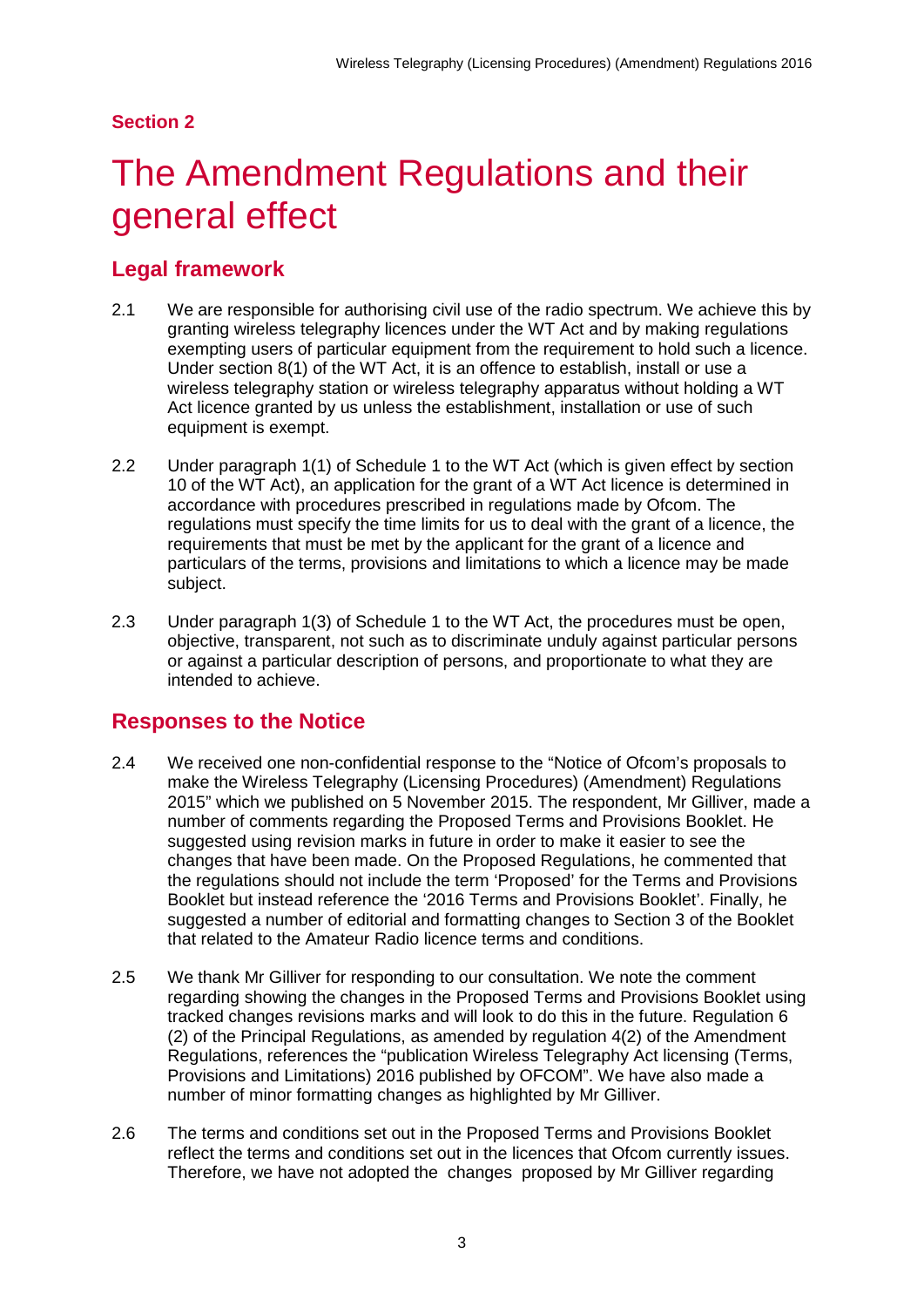merging specific conditions in the Amateur Radio licence but will consider these the next time these licences are updated.

## **Changes to the Amendment Regulations**

- 2.7 Paragraph 6(d) of Part 4 of the Schedule to the principal Regulation requires the applicants for the grant of a Satellite (Earth Station Network) licence to provide information on the satellite beam service area. Paragraph 7(d) of Part 4 of the Schedule to the principal Regulation requires the applicants for the grant of a licence belonging to the Satellite (Permanent Earth Station), Satellite (Earth Station – Non Fixed Satellite Service) and Satellite (Earth Station – Non-Geostationary) licence classes to provide information on the name and location of any associated satellite transponders together with their operating angles or their range of operating angles.
- 2.8 We proposed to remove both these requirements since we do not currently require this information. However, we have reconsidered our proposal because we believe that this information will be of value in determining any future application for these classes of licence in order to ensure the efficient use of spectrum. We have therefore decided to retain these requirements. This is the only substantive change that we have made to the proposed Regulations.
- 2.9 Before making the final regulations, we have also made a number of minor editorial changes to the proposed Regulations, which are listed below:
	- a) we removed Regulation 1(2) and moved the definition of the Wireless Telegraphy (Licensing Procedures) Regulations 2010 as the "principal Regulations" to Regulation 2;
	- b) in Regulation 2, we replaced the expression 'the following Regulations' with the expression 'the following provisions of these Regulations'; and
	- c) we removed Regulation 4(1) and inserted reference to the principal Regulations in the following paragraphs of Regulation 4 (now renumbered as regulations 4(1) and 4(2)).

## **Amendment Regulations and their general effect**

2.10 The Principal Regulations have been amended in order to take into account a number of changes that have been implemented since they came into force in 2010. We explain below the regulations that we have made, setting out their general effect.

#### **Extent of application**

2.11 The Principal Regulations apply in the United Kingdom, the Channel Islands and Isle of Man. The Amendment Regulations have the same territorial extent.

#### **Regulation 1 – Citation and commencement**

2.12 Regulation 1 of the Amendment Regulations sets out the full citation of the Regulations ('The Wireless Telegraphy (Licensing Procedures) (Amendment) Regulations 2016') and the date they will come into force.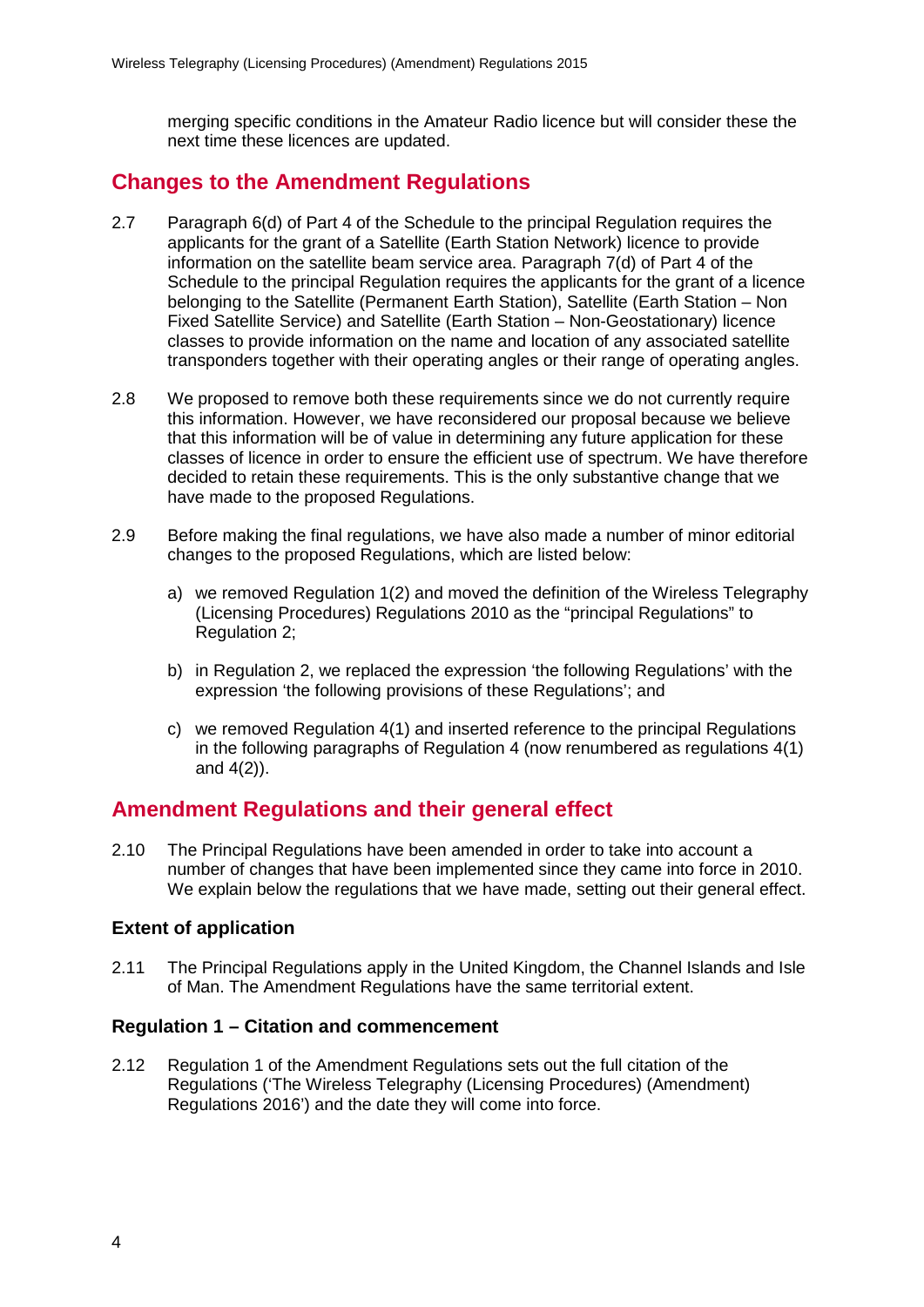### **Regulation 2 - Amendments to the Principal Regulations**

2.13 Regulation 2 of the Amendment Regulations provides that the Principal Regulations shall be amended in accordance with the Amendment Regulations.

#### **Regulation 3 - Amendments to Regulation 5 of the Principal Regulations**

- 2.14 Regulation 3 of the Amendment Regulations amends regulation 5(3) of the Principal Regulations, which sets out the specific requirements that must be met for the grant of a licence in respect of a station, in addition to the requirements set out in regulation 5(2) (which must be met for the grant of every licence, whether in respect of a station or apparatus).
- <span id="page-7-0"></span>2.15 Specifically, we amended regulations 5(3) of the Principal Regulations by removing the following requirements on prospective licensees:
	- a) the requirement on the applicant for the grant of a licence in respect of a station to provide the information required for 'station site clearance' as described in regulation 5(3)(j) of the Principal Regulations; and
	- b) the requirement on the applicant for the grant of a licence in respect of a mobile station to specify whether or not the station is to be established on board of a train, as currently required under regulation 5(3)(k)(iii) of the Principal Regulations.
- 2.16 This is because this information is no longer required as part of the application process. The removal of Site Clearance requirement follows the decision to close the National Frequency Assignment Panel (NFAP) and the Working Group on Radio Site Clearance (WGRSC). The information required for whether a mobile device was to be installed on a train was needed for a specific satellite licence product that is no longer offered by Ofcom.
- 2.17 Regulation 3 of the Amendment Regulations makes a few minor editorial changes which are consequential to the changes set out in paragraph [2.15](#page-7-0) above.

### **Regulation 4 - Amendments to Regulations 6 of the Principal Regulations**

- 2.18 Regulation 4 of the Amendment Regulations amends regulation 6 of the Principal Regulations. Specifically, we replaced the expression "licences *are* granted" with the expression "licences *may be* granted" in regulations 6(1) and 6(2) of the Principal Regulations to clarify our legal power.
- 2.19 In addition, we also updated the reference to the 2010 Terms and Provisions Booklet by replacing it with reference to the 2016 Terms and Provisions Booklet (i.e. "the publication Wireless Telegraphy Act Licensing (Terms, Provisions and Limitations) 2016 published by OFCOM"). In paragraphs [2.27](#page-9-0)[-2.28](#page-10-0) below, we set out the changes in the 2016 Terms and Provisions Booklet.

#### **Regulation 5 - Amendments to Part 1 of the Schedule to the Principal Regulations (Aeronautical sector)**

2.20 Regulation 5 of the Amendment Regulations amends paragraph (1) of Part 1 of the Schedule to the Principal Regulations, which sets out the additional information required for the grant of an Aeronautical licence.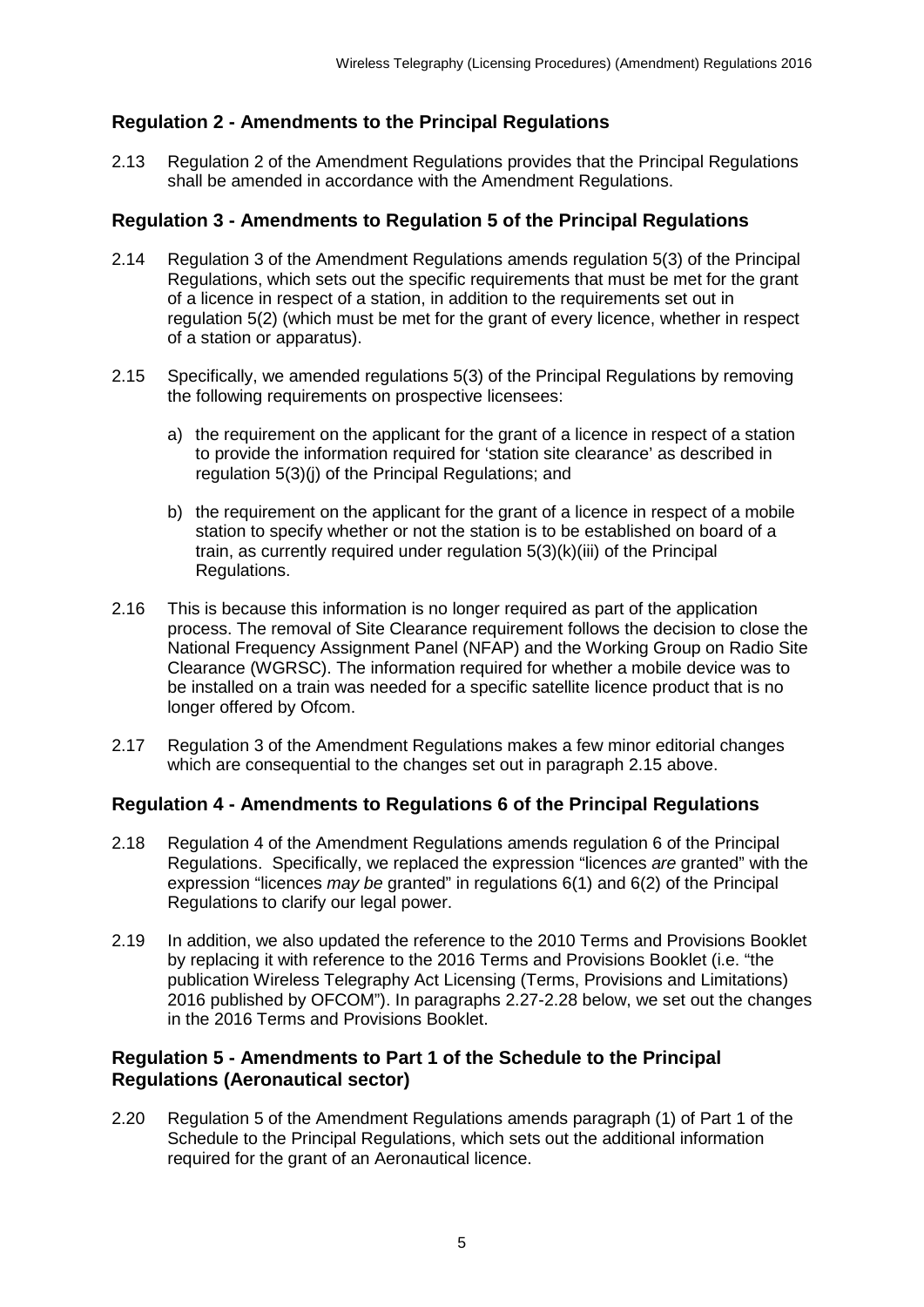- 2.21 Specifically, we made the following changes:
	- a) adding reference to the new 'Aeronautical Station' licence classes introduced in 2012 in relation to the Aeronautical sector<sup>[7](#page-8-0)</sup> whilst retaining reference to the existing 'Aeronautical Ground Station' licence classes (which remain available for the licensees in the Channel Islands and the Isle of Man)<sup>[8](#page-8-1)</sup>. This change extends the requirement to provide the additional information set out in paragraphs 1 of the Schedule to the Principal Regulations also to the prospective licensees for the new licence classes;
	- b) removing the requirement to provide information on 'the expected intensity of aviation activity, including number of aircraft and aircraft movements", as currently set out in paragraph 1(b) of the Schedule to the Principal Regulations.
- 2.22 Regulation 5 of the Amendment Regulations makes minor editorial changes which are consequential to the changes set out in the paragraph above.

#### **Regulation 6 - Amendment to Part 2 of the Schedule to the Principal Regulations (Ship Portable Radio licence class)**

- 2.23 Regulation 6 of the Amendment Regulations amends paragraph 4 of Part 2 of the Schedule to the Principal Regulations, which sets out the additional information required for the grant of a Ship Portable Radio licence, by requiring applicants for that licence class to specify whether 'digital selective calling'<sup>[9](#page-8-2)</sup> is to be used by the station. This is in line with the requirement set out in paragraph 3(e) of Part 2, in relation to the Ship Radio licence class.
- 2.24 For the avoidance of doubt, Regulation 6 of the Amendment Regulations retains the requirement on the applicant for a Ship Portable Radio licence to specify the information on 'beacon equipment' set out in paragraph (4) of the Principal Regulations.

### **Regulation 7 - Amendments to Part 3 of the Schedule to the Principal Regulations (Programme Making and Special Events sector)**

2.25 Regulation 7 of the Amendment Regulations amends paragraph (5) of Part 3 of the Schedule to the Principal Regulations, which sets out the additional information required for the grant of a Programme Making and Special Events ('PMSE') licence, in order to insert reference to three additional licence classes belonging to the PMSE sector: the UK Wireless Microphone (Biennial), UK Wireless Microphone (Annual) and Audio Distribution System licence classes. Therefore, the applicants for these licence classes are required to provide the same additional information which is currently required under the Principal Regulations from the applicants for a PMSE

-

<span id="page-8-0"></span> $7$  These new licence classes are: Aeronautical Station (Aerodrome Surface and Operational Control), Aeronautical Station (Aeronautical Broadcast), Aeronautical Station (Aircraft Communications Addressing and Reporting System), Aeronautical Station (Air/Ground, Aerodrome Flight Information Service and Tower), Aeronautical Station (Approach), Aeronautical Station (Area Control), Aeronautical Station (High Frequency), Aeronautical Station (Fire and Emergency), Aeronautical Station (Offshore), Aeronautical Station (Recreational Aviation) and Aeronautical Station (Very High Frequency Data Link).

<span id="page-8-1"></span><sup>8</sup> *Fees for aeronautical radio licences,* published by Ofcom on 14 December 2010 at [http://stakeholders.ofcom.org.uk/binaries/consultations/spectrum\\_pricing/statement/statement.pdf](http://stakeholders.ofcom.org.uk/binaries/consultations/spectrum_pricing/statement/statement.pdf)  $9$  Digital Select Calling DSC is a standard for sending pre-defined digital messages via the medium

<span id="page-8-2"></span>frequency (MF), high frequency (HF) and very high frequency (VHF) maritime radio systems. It is a core part of the Global Maritime Distress Safety System (GMDSS).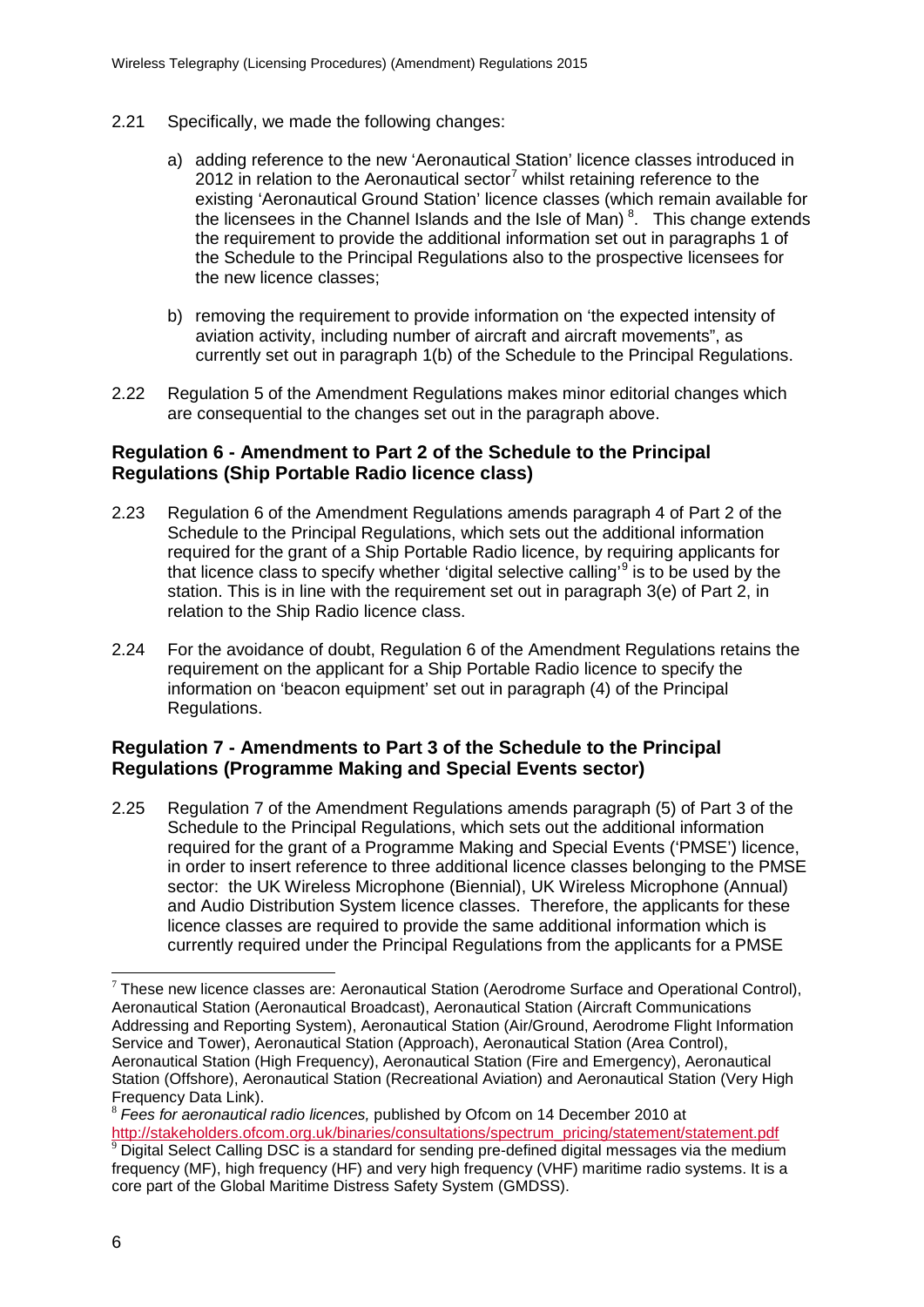(Fixed Site), PMSE (Link) or PMSE (Lower Power) licence (i.e. the location or proposed area of apparatus use and the proposed dates and times of apparatus use).

### **Regulation 8 - Amendment to Part 5 of the Schedule to the Principal Regulations (Science and Technology sector)**

2.26 Regulation 8 of the Amendment Regulations amends paragraph (8) of Part 5 of the Schedule to the Principal Regulations, which sets out the additional information required for the grant of a Science and Technology licence, in order to remove reference to the Ground Probing Radar licence class. We no longer require the additional information set out in that paragraph<sup>[10](#page-9-1)</sup> from applicants for a Ground Probing Radar licence.

## **2016 Terms and Provisions Booklet**

- <span id="page-9-0"></span>2.27 The Principal Regulations referred to the Terms and Provisions Booklet published in 2010, which specifies the conditions under which each class of licence is granted and included a sample licence for each class to which the Booklet applies. We have replaced the 2010 Terms and Provisions Booklet with the 2016 Terms and Provisions Booklet to reflect a number of changes that we have introduced since 2010. The changes in the Booklet reflect current policies that were introduced through consultation, and included:
	- replacing the previous Amateur Radio licence terms and conditions with the current version of these terms and conditions; and
	- adding new licence classes, namely:
		- $\circ$  ten Aeronautical Station licence classes<sup>11</sup>:
		- o the 'Maritime International' and 'UK Area Defined' licence classes;
		- o the 'Satellite Global Navigation Satellite System (GNSS) Repeaters' licence class; and
		- o the 'High Duty Cycle Network Relay Points' licence class.

<span id="page-9-1"></span> $10$  The additional information set out in paragraph (8) of Part 5 of the Schedule to the Principal Regulations is: a description of the configuration of any apparatus for which authorisation is sought, the purpose for which it will transmit and the intended geographical range of operation.<br><sup>11</sup> New classes are Aeronautical Ground Station (Air Traffic/Ground Movement Control), Aeronautical -

<span id="page-9-2"></span>Ground Station (Air /Ground Communications Services), Aeronautical Ground Station (Airfield Flight Information Service), Aeronautical Ground Station (General Aviation), Aeronautical Ground Station (Fire), Aeronautical Ground Station (High Frequency), Aeronautical Ground Station (Offshore Platform), Aeronautical Navigation Aid Stations, Aeronautical Radar, Aeronautical Ground Station (Operations Control), Aeronautical Station (Aeronautical Broadcast), Aeronautical Station (Aircraft Communications Addressing and Reporting System), Aeronautical Station (Air/Ground, Aerodrome Flight Information Service and Tower), Aeronautical Station (Approach), Aeronautical Station (Area Control), Aeronautical Station (High Frequency), Aeronautical Station (Fire and Emergency), Aeronautical Station (Offshore), Aeronautical Station (Recreational Aviation) and Aeronautical Station (Very High Frequency Data Link)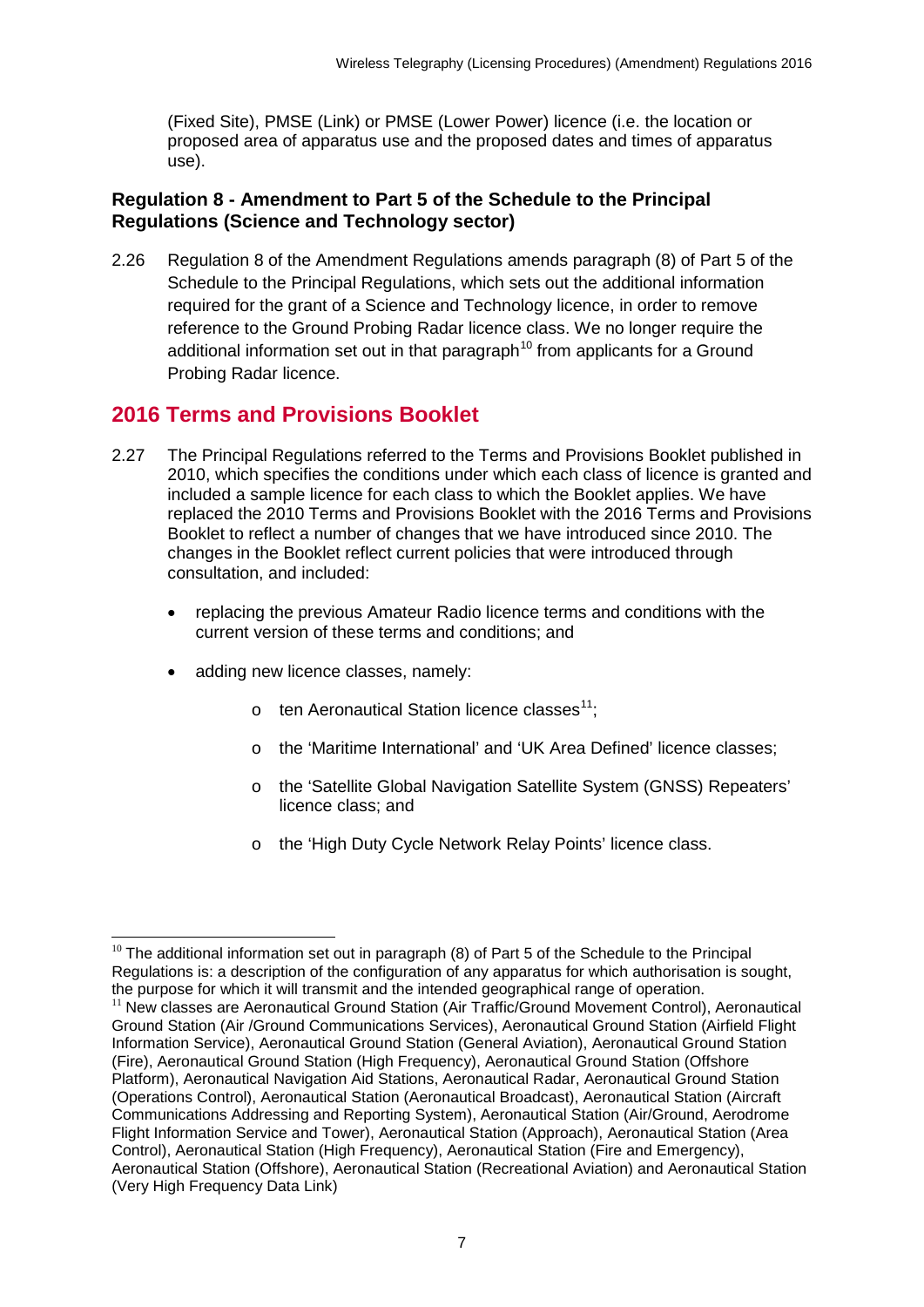<span id="page-10-0"></span>2.28 A copy of the 2016 Terms and Provisions Booklet can be found on our website.<sup>[12](#page-10-1)</sup> Further copies may be obtained from Ofcom at Riverside House, 2a Southwark Bridge Road, London SE1 9HA.

<span id="page-10-1"></span><sup>&</sup>lt;sup>12</sup> http://licensing.ofcom.org.uk/binaries/spectrum/regulations-technical-reference/rules/licensingprocedures2010.pdf  $\overline{a}$